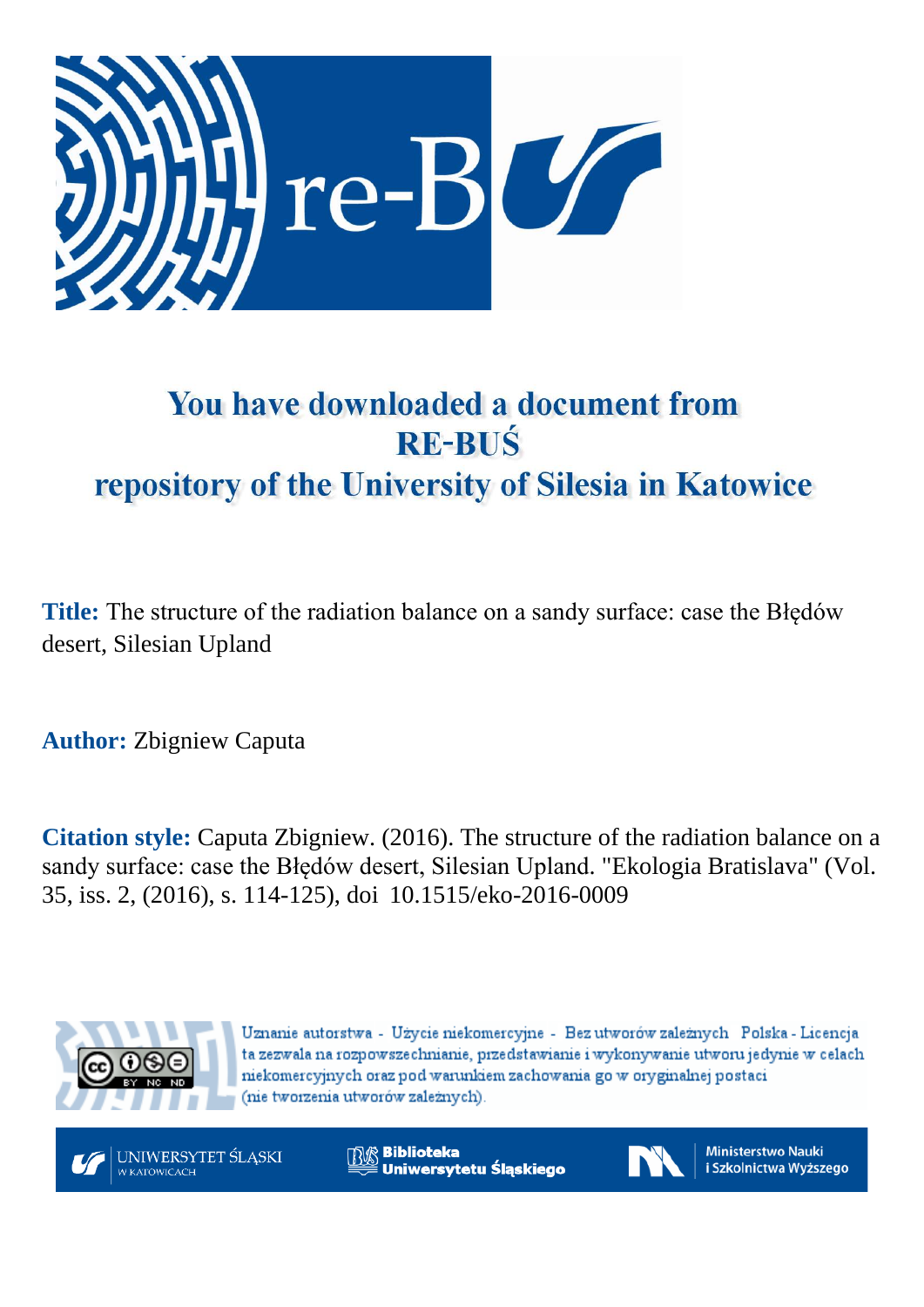DOI:10.1515/eko-2016-0009

# **THE STRUCTURE OF THE RADIATION BALANCE ON A SANDY SURFACE: CASE THE BŁĘDÓW DESERT, SILESIAN UPLAND**

ZBIGNIEW CAPUTA

University of Silesia, Faculty of Earth Science, 60 Będzińska Street, 41-200 Sosnowiec, Poland; e-mail: zbigniew. caputa@us.edu.pl

Abstract

Caputa Z.: The structure of the radiation balance on a sandy surface: case the Błędów desert, Silesian Upland. Ekológia (Bratislava), Vol. 35, No. 2, p. 114–125, 2016.

Comprehensive environmental studies taking under consideration the structure of the radiation balance during the vegetation growing seasons of 2001 and 2002 were carried out on the open sandy surface of the area called the Błędów 'desert' located on Silesian Upland. The research in each site covered the composition of plant species, their age and height, the condition of the substratum, the composition and structure of the soil and the meteorological conditions with elements of the radiation balance. The article presents some part of the research on meteorological elements and their impact on ecosystem. Special attention was devoted to radiation conditions on the open sandy surface in the context of the formation of BSC (biological soil crust). Having presumed that the values obtained on the grassy surface constituted 100%, the values of radiation reflection measured on the open sandy surface were 185% higher and the values of net longwave radiation were 105% higher in day time and 137% in night time. Values of net radiation of about 63% lower were observed on the sandy surface during a typical sunny summer day. It was found that a strong irradiation of the sandy surface (26 MJ·m<sup>-2</sup>d<sup>-1</sup>) creates extremely difficult conditions for the initiation of the process of ecosystem formation (including BSC or plant succession). The elements of the radiation balance, net radiation, albedo and temperature of the open sandy surface were represented quantitatively. The test surfaces were classified based on the value of the albedo: group I with low albedo values, up to 0.15 (spore-bearing plants on a dark surface), including BSC; group II with mean values of the albedo from 0.16 to 0.24 (spore-bearing plants and seed on a dark grey surface); and group III with high albedo values, above 0.25 (plants growing on bare or loose sands).

*Key words*: radiation balance, albedo, ecosystem, microclimate, sand surface, Silesian Upland.

# **Introduction**

The process of the supply, transformation and exchange of energy that occurs on the boundary layer between the atmosphere and the ground surface is a key factor determining climatic conditions (Oke, 1999). The exchange and transformation of energy occurs within the active layer, the thickness and character of which largely depend on vegetation (Paszyński et al., 1999). The active layer of the surface devoid of vegetation or with initial vegetation is extremely sensitive to changes in solar radiation (Caputa, Wojkowski, 2013, Huia et al., 2013). The open sand surface is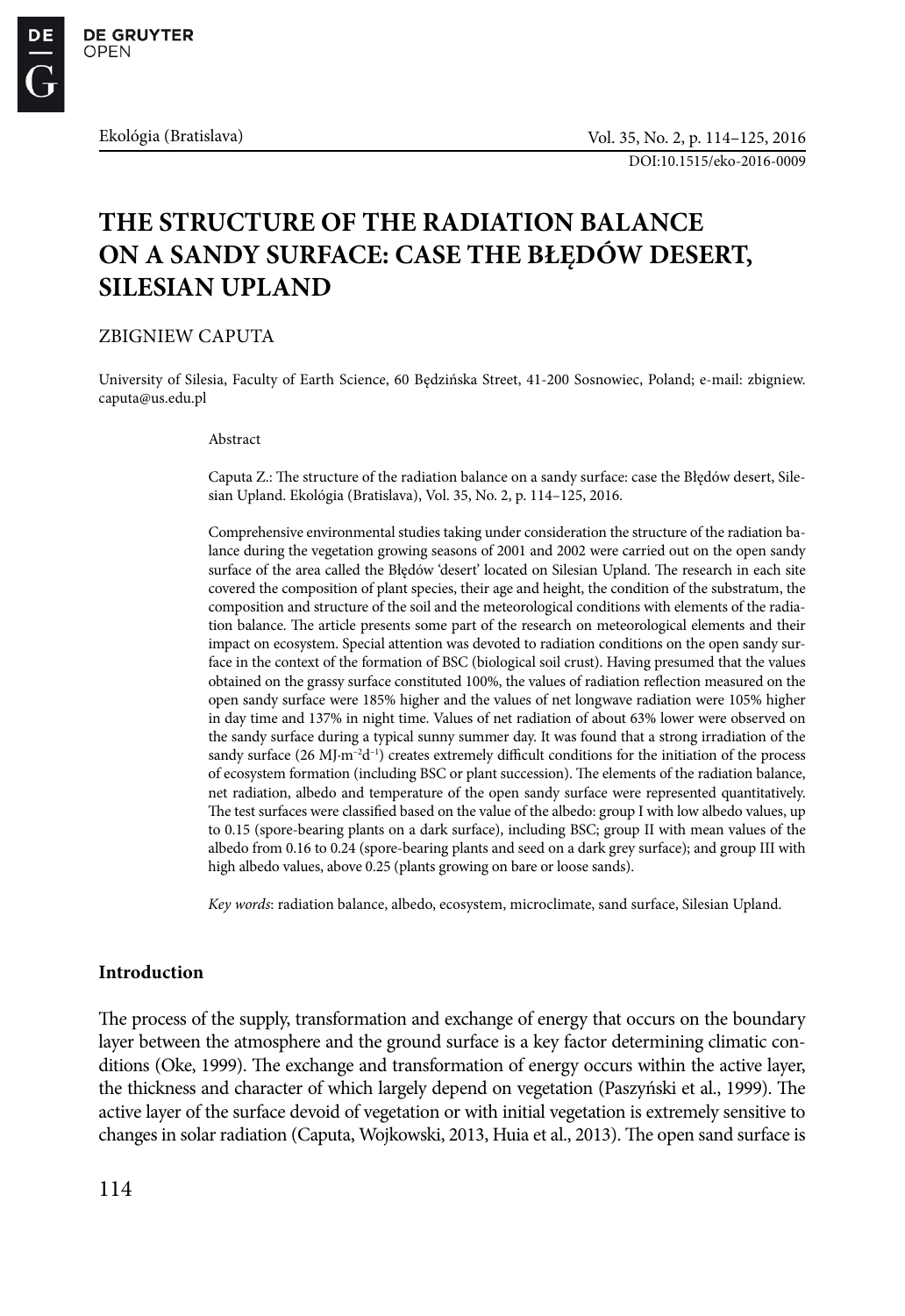an example of such a surface. The contrast in the climate and landscape of different desert areas was the subject of numerous works: from the plant succession (Fromm et al., 2000), the development of species, to the indication of climatic factors, water availability, and so on as the elements that determine the changes in the surface of the desert; the occurrence of dew (Kidron, 2010); the formation of soil; the biological soil crust (BSC) communities consisting of surface soil-dwelling cyanobacteria, green algae, microfungi, bacteria, lichens and bryophytes (Belnap et al., 2003); temperature on microbiotic sand crusts (Kidron et al., 2010); and plant ecology. A crucially important to ecology is recognising the conditions of the process of the formation of plant–soil cover on sandy surfaces (Bednarek et al., 2002). The development of soil is conditioned not only by the climatic factors, bedrock and topography but also by the vegetation and activity of living organisms (Li et al., 2010). Works that analyse the structure of the radiation balance on initial surfaces for plants (e.g. sandy surface) are scarce. Understanding the radiation balance on these surfaces may cast new light on studies related to the colonisation of deserts (Kidron et al., 2014) of postindustrial areas (Czylok, Rahmonov, 2004; Czylok et al., 2008), post-sand excavations (Rahmonov, Szymczyk, 2010) and the formation of BSC (Cabała, Rahmonov, 2004). On the other hand, the diverse supply of irradiation to the active layer of the surface, which results from topography, or an increase in infrared radiation may affect the process of the communities formation in sandy ecosystems, poor in nutrient compounds (Rahmonov et al., 2004). Moreover, it may also have important implications for the colonisation of the land and soil, as well as shaping geochemical processes in the progressive climate warming.

The presence of the open sandy surface in Silesian Upland enables the exploration of ecological determinants of the communities typical of sandy areas. The field studies of the area were focused on changes in the distribution of vegetation (Nowak et al., 2011), plant succession (Rahmonov, Kin, 2007), the formation of soil and vegetation (Bednarek et al., 2002; Rahmonov et al., 2004), cyanophyta and algae as an important component of BSC (Cabała, Rahmonov, 2004), communities formation in varied topography (Rahmonov et al., 2002) and the change under anthropopressure (Tyc et al., 1999; Czylok et al., 2008). An attempt was also made to determine the characteristics defining surfaces according to radiation, that is albedo (α), long-wave exchange and radiative efficiency coefficients (Caputa, 2007). However, climatic factors that inhibit fouling of open sandy surfaces and the formation of ecological system (e.g. irradiation, UV) were not studied. In this paper, special attention has been focused on the structure of the radiation balance on the sandy surface. Abiotic factors (e.g. irradiation) determine the features of the sandy surface, for example, distribution of moisture, BSC (Kidron et al., 2010) and the succession of plants (Rahmonov, 2007), whereas ultraviolet (UV), particularly UV-B, is extremely harmful to living organisms (Li et al., 2014). Therefore, the aim of this study was to determine the structure of the radiation balance as an important factor for the formation of the plant–soil cover and vegetation growing on open sandy areas both natural and anthropological.

# **Study area and methods**

#### *Site description*

Resulting from the exploitation of sand or other materials, large sandy areas of Silesian Upland are deprived of soil cover down to the bedrock (Szczypek, Wach, 1999). For this reason, the initiation of plant succession or soil devel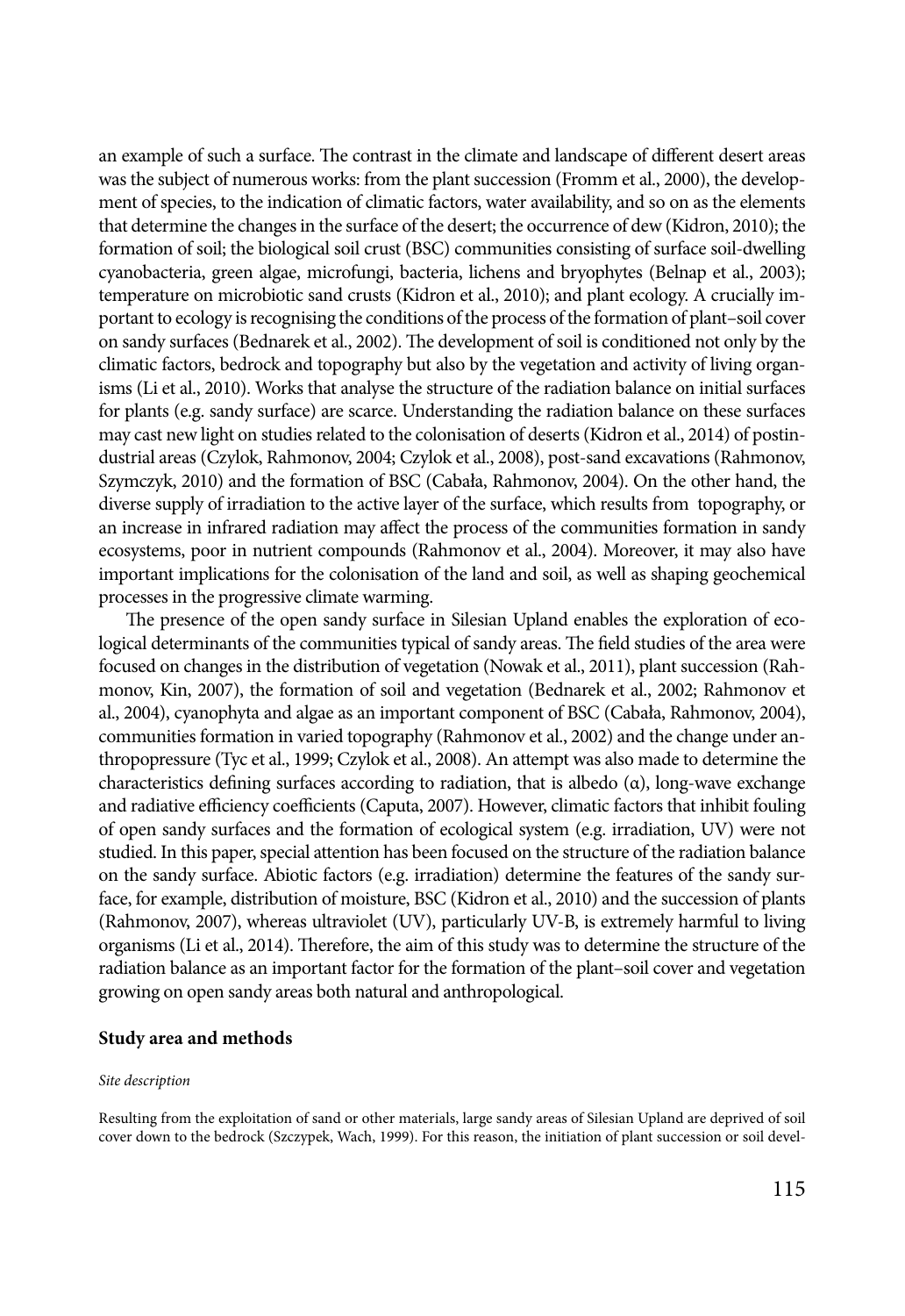opment is impeded. The study area was located in an area of Vistulian glaciofluvial and fluvial sands in the eastern Silesian Upland (Fig. 1). The exploitation of sand, the occurrence and dynamics of the open sandy surface were well documented (Pełka-Gościniak et al., 2007; Machowski, 2010), together with the description of the soil and vegetation by Rahmonov (2000, 2007).



Fig. 1. The study area (A) some sand excavation in Silesian Upland, (B) Błędów "desert" 1 – bare sand and initial communities, 2 – initial pine coniferous forest, 3 – riverside carrs and hygrophilous communities, 4 – mixed forest, 6 – meteorological station.

The climate of the test area does not reveal more severe thermal and humidity characteristics than of the adjacent areas. The annual course of air temperature was typical for a temperate and transitional climate. The average monthly temperature during the period 1961–1990 ranged from –3.0 °C in January to 17.3 °C in July. The average annual temperature in the multi-year test period was 7.8 °C and varied from 6.6 to 9.2 °C in particular years, showing an upward trend. For the period 1951–2005, an increase in air temperature was recorded over the past two decades (Michalska, 2011). The number of hot days (Tmax > 25 °C) increased by up to 4.6 days/10 years (Kejna et al., 2014). Precipitation in the central part of Silesian Upland did not exceed 700 mm per year. The average cloud cover was 63%; the number of sunny days was 53 and cloudy days was 114. The annual average relative air humidity in this multi-year period was 77%, varying from 82% in winter to 72% in the warm season (Kruczała, 2000).

The above figures, therefore, do not determine climatic creation of a desert. The causes of the occurrence of open sandy surfaces should be sought in anthropogenic factors associated with the development of non-ferrous extractive metallurgy in the twelfth, and then in the sixteenth and seventeenth centuries. This resulted in the deforestation of the area, and thus the launch of aeolian processes in the area between Błędów and Klucze (Pełka-Gościniak et al., 2007).

#### *The location of the meteorological station of the University of Silesia in Sosnowiec*

Sosnowiec is situated in the eastern part of Silesian Upland heavily transformed by man. Extensive changes in the spatial development took place there due to the concentration of industry and urban development, which brought about an increase in atmospheric pollution. This had a significant impact on the average daily total of the incoming short-wave radiation (K) in the years 1960–1980. The annual average daily total K↓ amounted to 9.0 MJ·m–2d–1 in the area of Silesian Upland and increased to 10.0 MJ·m<sup>-2</sup>d<sup>-1</sup> in Cracow Upland (Paszyński, Miara, 1994). After the period of the political system transition, there was a reduction in pollution and improvement in the air quality. The average value of the daily total K↓ in the multi-year tested period 2000–2009 was 10.3 MJ·m<sup>-2</sup>d<sup>-1</sup> (Caputa, Leśniok, 2011). Similar conditions of insolation prevailed in Cracow Upland – 40 km to the east, and for the multi-period of 2007–2012. K↓ amounted to 10.7 MJ·m<sup>-2</sup>d<sup>-1</sup>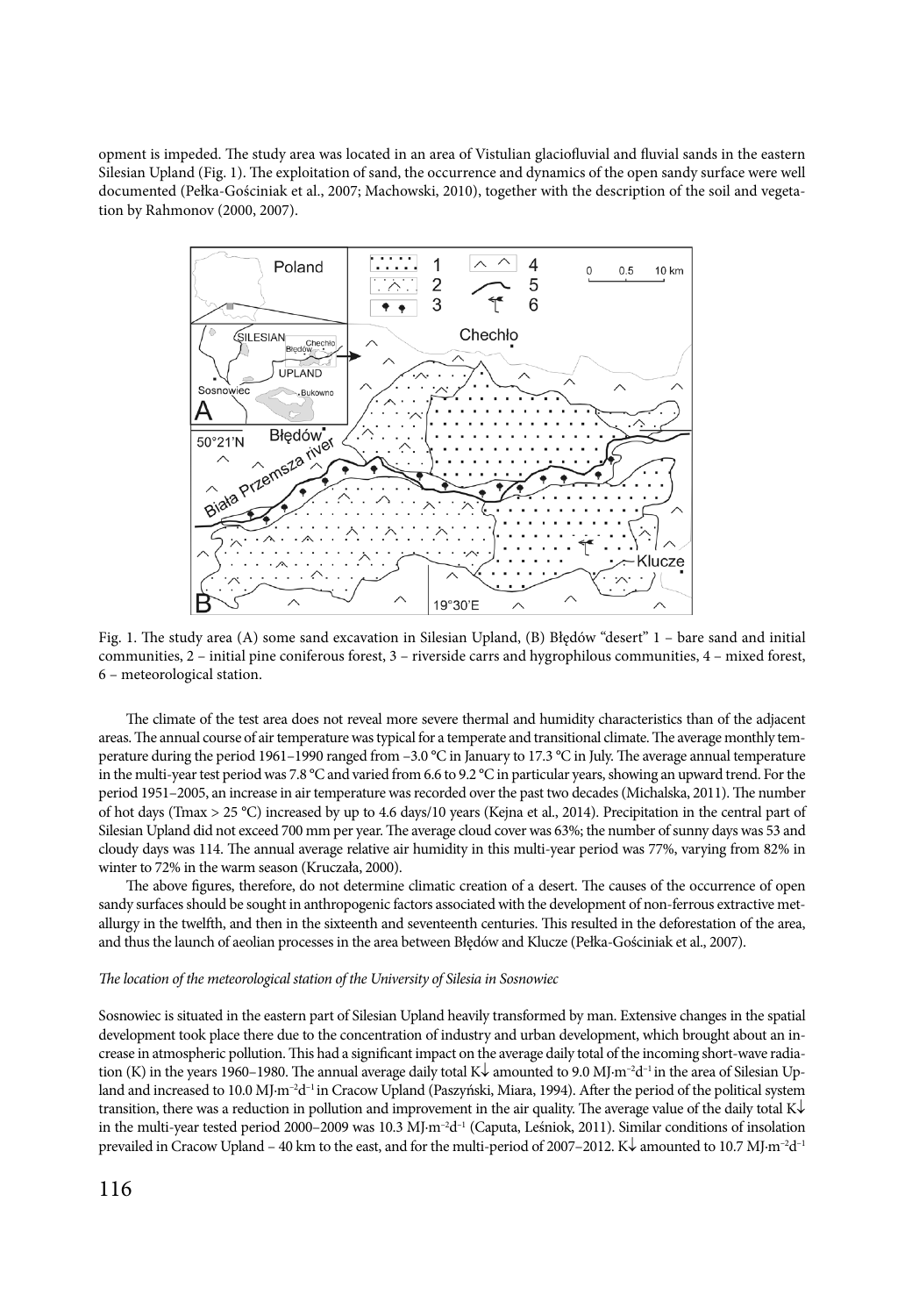(Caputa, Wojkowski, 2015). The fact that the distance between the station of the University of Silesia and the study area is short and the irradiation therein is similar enables comparing the structure of the radiation balance for these two surfaces.

#### *Meteorological measurements*

The presented study had been planned for the open sandy surface during sunny days in order to observe the greatest contrasts in radiation throughout the day. The measuring station was located on the surface of the deflation surface (50°20'13 "N, 19°31'50" E 318 m m.s.l.) in the eastern part of Silesian Upland (Fig. 1). The measurements were carried out in the growing season on selected plant communities for a few days, and further ecological observations were made systematically in selected organic transects (Rahmonov et al., 2002). The measurements of the radiation balance components were conducted in the period of 17–19 May, 2000 for the deflation surface and 2–3 August, 2001 for the surface covered with xerothermic vegetation and a pine thicket. Furthermore, at these points, the measurements of the reflected radiation (pyranometer SP1100 Skye) and point-measurements of the temperature of the surface and ground at a depth of –5 cm with a thermometer TP-411 Elmetron were made.

The station was equipped with a logger CR23X by Campbell and sensors of humidity (HMP45C profile 50, 200 cm), thermal profile (–5, 0, 50, 200 cm), wind speed and direction and a radiometer (CNR1 – Kipp&Zonen at an altitude of 150 cm). At a distance of 30 km, in the suburban area, in analogical station of the University of Silesia, a set of sensors recorded values for the grassy surface (50°17'54"N, 19°07'57"E 363 m m.s.l.). The vicinity of the station is dominated by low buildings and allotments; therefore, covering of the horizon is marginal.

The radiation balance comprises elements of shortwave radiation, the source of which is the sun, and longwave radiation, which represents the radiation of the Earth's surface and atmosphere:

 $Q^* = K^* + L^* = (K \downarrow - K \uparrow) + (L \downarrow - L \uparrow)$ 

where  $Q^*$  is the net radiation, net all-wave radiation flux density;  $K^*$  is the absorbed solar radiation, net shortwave radiation; L\* is the net longwave radiation, K↓ is the global solar radiation, incoming shortwave radiation; K↑ is the reflected solar radiation; L↓ is the atmospheric counter radiation, incoming longwave radiation and L↑ is the outgoing longwave radiation. Note that, the radiation inputs to the surface  $(K\downarrow, L\downarrow)$  have been plotted as positive and outputs  $(K\uparrow, L\uparrow)$  as negative to aid the interpretation of the radiation balance.

#### *Meteorological conditions during the research*

The research was conducted on 17 May, 2000. It was a clear day, sunrise occurred at 4:53 and sunset at 20:28; the daytime amounted to 15h and 35 min. The potential supply of solar energy at the moment of the sun culmination was 1191 W·m<sup>-2</sup>. During the fieldwork, the study area was within the range of an anticyclone with warm air mass. A typical summer day was characterised by the low cloud cover (cumulous clouds appeared in the afternoon) and high tempera-

ture values, maximum of 28.7 °C and minimum of 7.2 °C. A low wind speed of a daily average of 1.5 m/s was recorded, and a maximum wind gust of 4.0 m/s occurred in the afternoon. The humidity was variable, from 92% in the morning (haze) to about 20% from 11 to 19 hours, with a minimum of 18% at 15 hour (LT – local daylight saving  $time = UTC + 2 hours)$ (Fig. 2).



Fig. 2. The daily course of air temperature ( $T_{200cm}$ ), surface ( $T_{0cm}$ ) and ground temperature  $(T_{-5cm})$ , humidity (H<sub>200cm</sub>), gusts and 10 minutes mean wind velocity (V<sub>200cm</sub>) – deflation surface on 17.05.2000.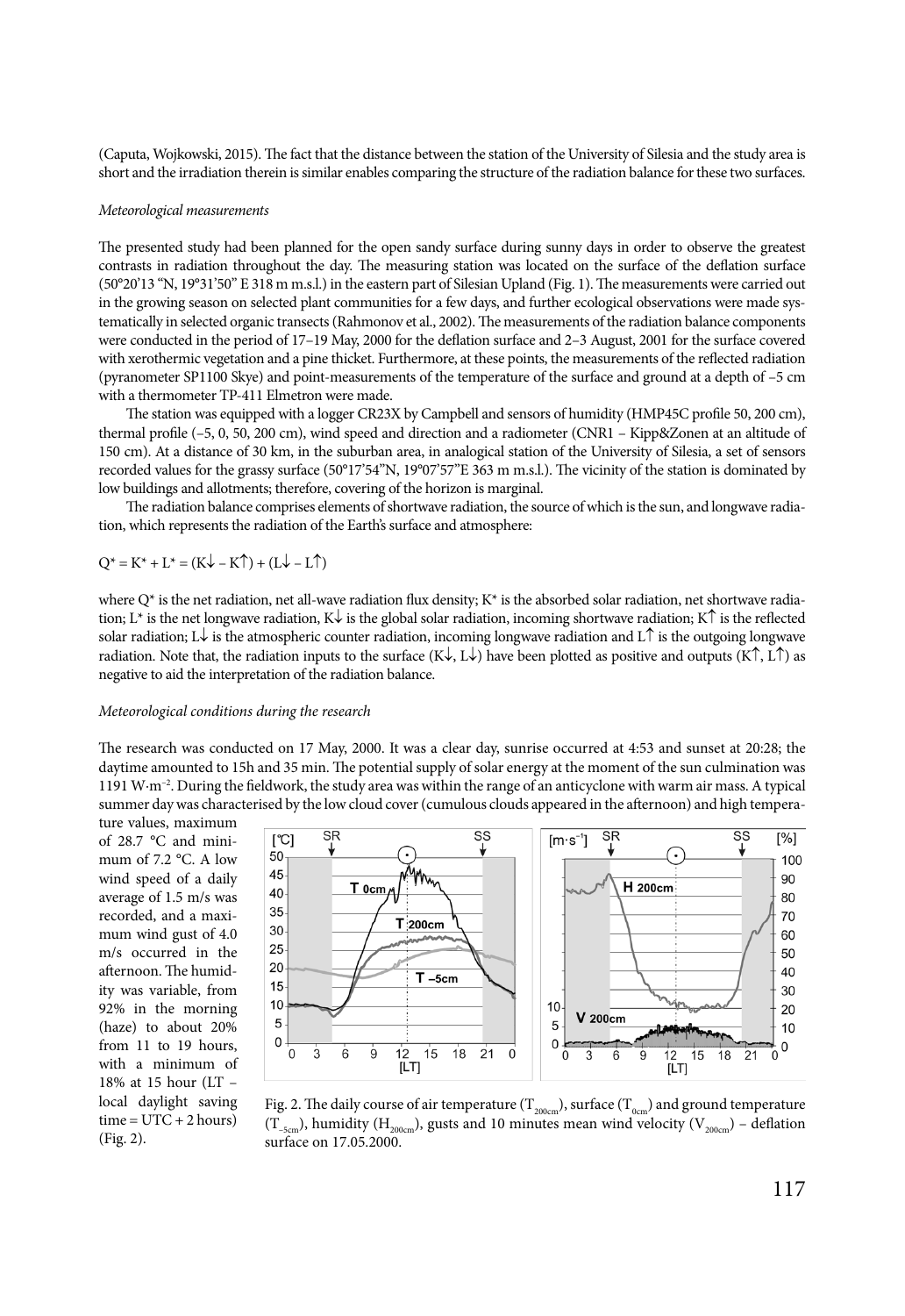# **Results**

# *The structure of the shortwave radiation balance*

During the analysed day, the course of flux  $K\downarrow$  reflected the changes in the altitude of the Sun above the horizon above the grassy (University of Silesia) and sandy surface. About  $0.5 M I·m<sup>-2</sup>$ smaller daily total at the University of Silesia station resulted from the suburban characteristics (Kejna et al., 2014). The ratio of UV radiation in flux K↓ was not investigated; nevertheless, a high daily total of the flux  $(26.0 \text{ M}) \cdot \text{m}^{-2}$ ) testified to the intense irradiation and UV-B was



Fig. 3. The daily course of radiation – grassy surface, the University of Silesia (left), and the deflation surface – open sandy surface (right) on 17.05.2000. Albedo in marked as  $\alpha = K \uparrow / K \downarrow$ .



Fig. 4. The structure of the radiation balance – the grassy surface (left) and the deflation surface (right) on 17.05.2000.

approximately 1.5% of flux K↓ (Hollòsy, 2002). It easily destroyed proteins, DNA and other biological molecules (Wolf et al., 2010). Much of this radiation was reflected from the sand because of a high α, whereas a lower α was the characteristic of the grassy surface, which was confirmed by the course of flux K↑ (Fig. 3). The studied sandy surface was characterised by a high intensity of flux K↑ reaching up to even  $344 \text{ W}\cdot\text{m}^{-2}$ . This surface both received a large amount of radiation and reflected it intensely (Fig. 4); therefore, the net  $K^*$  was surprisingly low (16.6 MJ·m–2), 19% lower than the daily total of net  $K^*$  of the grassy surface. What was the reason for such a high temperature (48.1 °C) of the deflation surface? It resulted from the properties of the test surface (dry, sandy, no high vegetation; there was only a layer of algae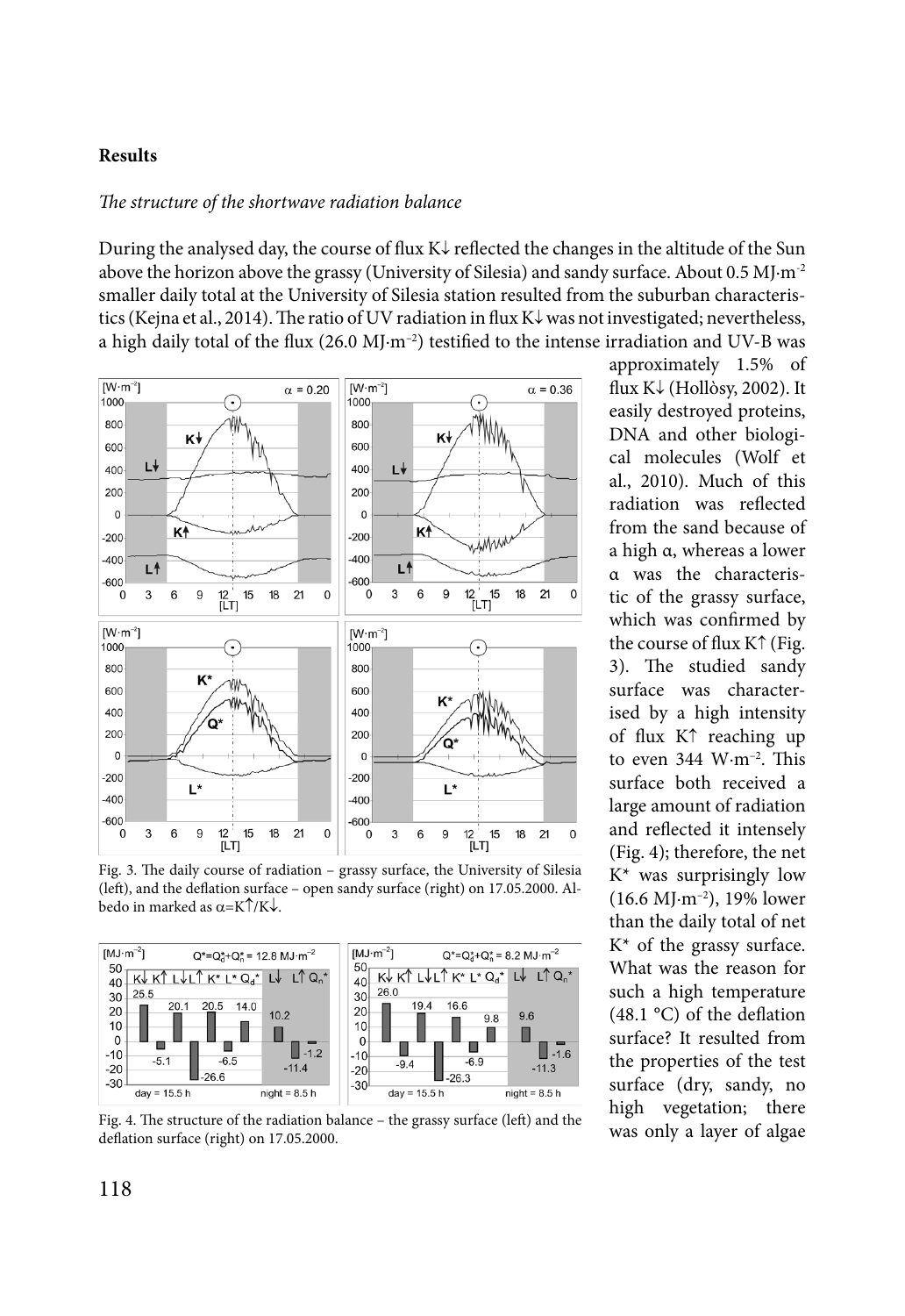and cyanobacteria in the form of a light grey crust). The structure of the surface was even better documented on a high magnification (Rahmonov, Piątek, 2007), where grains of sand are bound by the ingredients (algae, cyanobacteria) forming sandy initial ecological system. The daily total of flux K↑ was 9.4 MJ·m–2, and it was 85% higher than the corresponding total for the measurements on the grassy surface (Fig. 4). Such a structure of the shortwave radiation balance with intensive irradiation (including UV) led to the degradation of algae and cyanobacteria and caused heating up of the surface of the sand, thus impeding life processes of initial plants. The characteristics of the sandy surface determined the values of the net K\* lower than the corresponding values for the grassy surface. In addition, other studies of the energy balance



Fig. 5. Albedo  $(\alpha)$  – the deflation surface (index 'sand') and the grassy surface (index 'grass') on 17.05.2000.

show that the vast part of flux  $K\downarrow$  (approximately 60%) was used for the purpose of evaporation (Paszyński et al., 1999). Similarly, the deflation surface received a relatively small amount of energy that could, amongst others, penetrate deeper layers of the sand through molecular conductivity. This was confirmed by measurements of the temperature of the sand – surprisingly low values of high inertia at a depth of merely –5 cm, where the maximum was recorded not earlier than at 18:00 LT (Fig. 2).

High values of net  $K^*$  were typical of a sunny day of May. The net  $K^*$  reached a maximum of 710 W·m<sup>-2</sup> for the grassy surface and much lower (597 W·m<sup>-2</sup>) for the sand during the ascendancy of the sun (10:40 UTC). This was due to the relatively large  $\alpha$  of the sand; its values were variable during the day because of the angle of incidence and cloud cover in the afternoon hours (Fig. 5).

#### *Ecosystem and albedo*

The albedo is the most widely used measure of the active surface features. Owing to the easy determination of the α (measurement of the incoming shortwave radiation and reflected solar radiation with a pyrometer) and its size – not exceeding the unit of  $1 -$  it may be a comparative variable of surfaces. Moreover, the α has been recognised as a major factor that influences surface temperatures and surface biophysical properties (Gómez-Heras et al., 2006). The α determines how much of the heat that reaches the surface in the form of radiation will remain available.

Surfaces and vegetation of the studied open sandy surface is characterised by a relatively high α changeability – from 0.12 to 0.40 (Figs 6 and 7). Withered, dry and dark-coloured vegetation reached a low α value, whilst the highest values were characteristic of sandy, natural (deflation surface) as well as anthropogenically transformed (sand road) surfaces. Dry sand of the deflation surface intensely reflected sunlight ( $\alpha = 0.36$ ), whereas the measurements on the sandy substratum (the surface where the upper layer had been removed – light sand) reached an even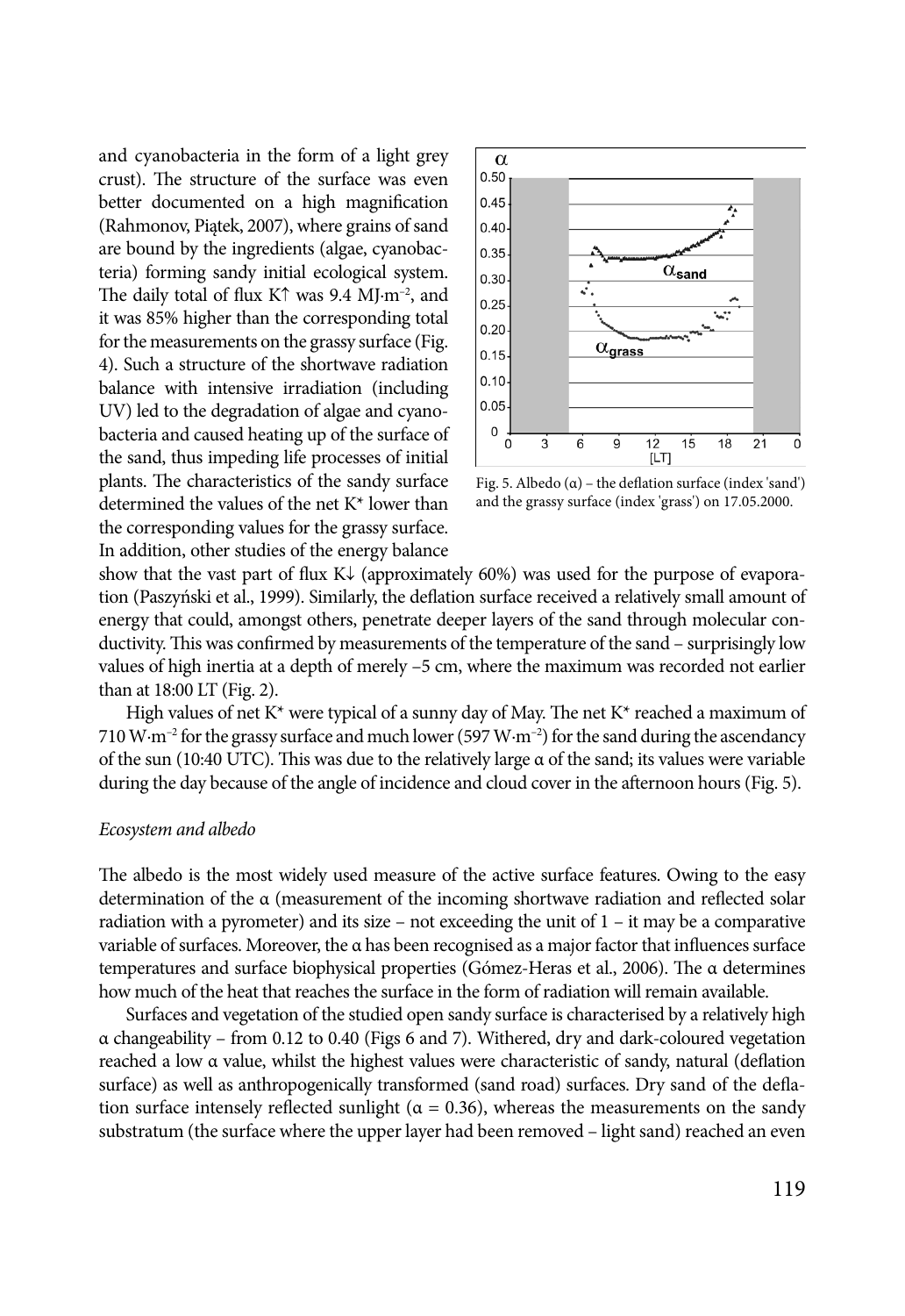

Fig. 6. The ground temperature (–5 cm) and albedo (α) of the selected surfaces which were measured about midday on a fine day of 2.08.2001.

Fig. 7. The albedo  $(\alpha)$  of the selected open sandy surfaces which were measured about midday on a fine day of 2.08.2001.

higher α equal to 0.39 (Oke (1999) claims even 0.45!). The cover of the surface, as aforementioned, conditioned the net  $K^*$  and affected the amount of the heat flux in the soil. The intensity of the flux was expressed by the value of the ground temperature (Fig. 6). Only the surfaces of sand and covered with algae reached high temperatures (32–37 °C), whereas initial vegetation, turf and BSC greatly modified the temperature distribution. This was the result of slight shading, persistent moisture of the soil and dew, as the research of the Negev Desert indicates (Kidron, 2010), and due to the absorption of the radiation by plants for their life processes. A high correlation ( $r^2 = 0.76$ ) between the temperature of the ground (-5 cm) and the  $\alpha$  of the sandy surface was affirmed, and the regression equation  $T_{-5cm} = 32.2-28.2 \cdot \alpha$  on Silesian Upland was determined (Caputa, 2007). Owing to a large impact of irradiation on ecosystem, the test surfaces have been classified into three groups according to the value of α (Fig. 7).

Group I with low values of  $\alpha$  – up to 0.15 – comprises surfaces and plants well adapted to dry and warm conditions (spore-bearing plants on a dark substratum). These biota have adapted to the extreme thermal and radiation conditions. Favourable climate conditions occur in the shade of shrubs and trees, for example, under the branches limiting the flow of radiation to the surface. Mature plants were conducive to the formation of a humus layer of dry leaves, twigs and grass (they withered and their biomass decomposed). Interesting was including into this group BSC as a dark surface with a thin but consolidated layer of humus and strong binding of sand by algae and cyanobacteria. This demonstrates the ecological adaptation of initial plants colonising sands (Rahmonov, Piątek, 2007). On the other hand, a low  $\alpha$  and a high net K<sup>\*</sup> cause strong heating of these surfaces (Fig. 6) and large thermal contrasts between the day and night (the emission L↑).

Group II with the α average values from 0.16 to 0.24 consists of sandy surface with young trees (pine, birch up to 1m of height) and other spore-bearing plants on a dark grey substratum, par-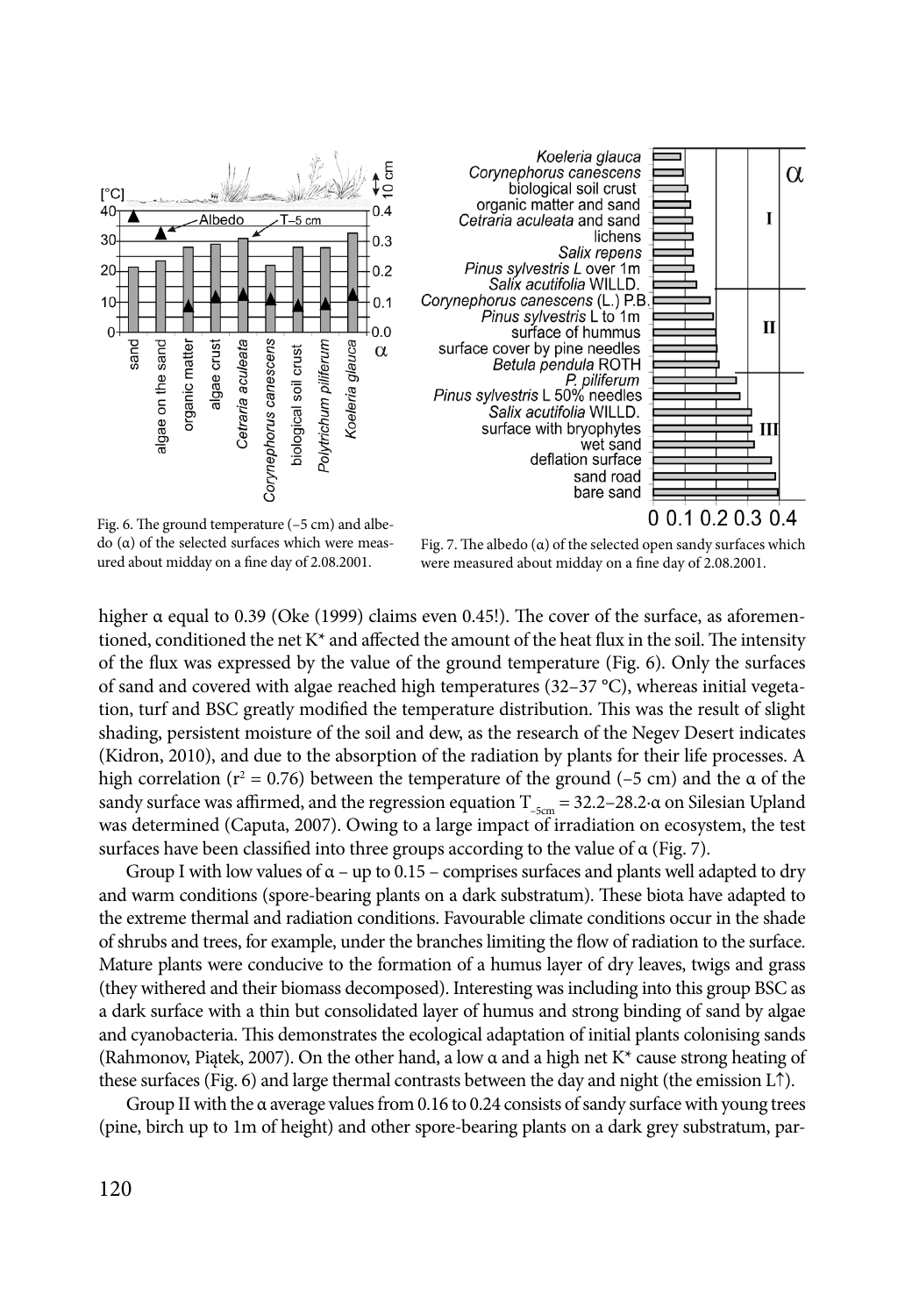tially covered with needles and dead organic matter. This group was dominated by plants adapted to high irradiation (white bark, waxy needles, white coating on a sharp-leaf willow (*Salix acutifolia)*, etc.). They often occur in groups of plants in the form of an island of thickets on the sandy substratum. There was a smaller share of complexes of grass or spore-bearing plants in this group.

Group III with high values of  $\alpha$  – above 0.25 –comprised of open sandy surfaces of the study area with plants growing on bare or loose sands. The maximum  $\alpha$  has been defined for mechanically exposed sand (0.39). In contrast, the natural deflation surface, loose sands and a substratum with bryophytes determined the lower α (0.32–0.37). The surfaces were characterised by an initial stage of plant succession and formation of ecosystem (sand is bound by algae and cyanobacteria).

The irradiation of the open sandy surface was crucial for the formation of the early stages of succession and preservation of communities. Extensive insolation destroys species that were unadapted to intensive UV. The irradiation causes evaporation and water shortages in the summer, which was confirmed by other studies of desert areas (Kidron, 2010). Thermal regime leaded to the rearrangement of the species in communities of sandy surfaces during the summer period. Therefore, algae and cyanobacteria couldn't withstand extreme conditions on the open sandy surface. The ecological role of these species consisted in the initiation of sand biding processes. Extremely important in this group was *Polytrichum piliferum* (0.26), which has the ability to bind and consolidate sand by rhizoids (Cabała, Rahmonov, 2004). The initial information of the pioneer role of the algae stage in the initiation of soil formation processes at excavations after sand exploitation was also reported by Czylok et al. (2008).

## *The structure of the longwave radiation balance*

The daily course of flux L↓ was similar for both stations. Maximum values of this flux occurred in the afternoon and at the station of the University of Silesia and on the sand amounted to 391 and 380 W·m<sup>-2</sup>, respectively. At the university station, higher values of flux L↓ were recorded at night, which was connected with the influence of the characteristics of the suburb on the temperature of the low layers of the atmosphere. During the day, high emission values of both grassy and sandy surfaces were observed. The daily asymmetry flux L↑ occurred, reaching even 560 W·m<sup>-2</sup> of the sand in the afternoon despite the cumulous cloud cover. The nocturnal net radiation for the hours between sunset and sunrise ( $Q_n^*$ =L↓–L↑) calculated for the sand was 1.7 MJ·m<sup>-2</sup>. The character of the longwave radiative heating and cooling was associated with the open space of a large sky view factor - SVF (Oke, 1999; Kidron, 2010), transparency of the air and so on. A high intensity of net  $K^*$  contributed to a high temperature of the sand surface and related significant values of flux L↑. The comparison of the daily courses of the net K\* and net L\* explained the reason for the strong heating of the sandy surface (Fig. 3) and then the outgoing nocturnal longwave radiative cooling. The course of the values of net L\* corresponded to slow changes in the temperature of the sand and the adjacent air layer.

## *The structure of the all-wave radiation flux density balance*

The course of daily net all-wave radiation flux density was noteworthy. Negative values of the net  $Q^*$  occurred at night. Negative net  $Q^*$  was observed 1.5 hours before sunset for the sandy surface,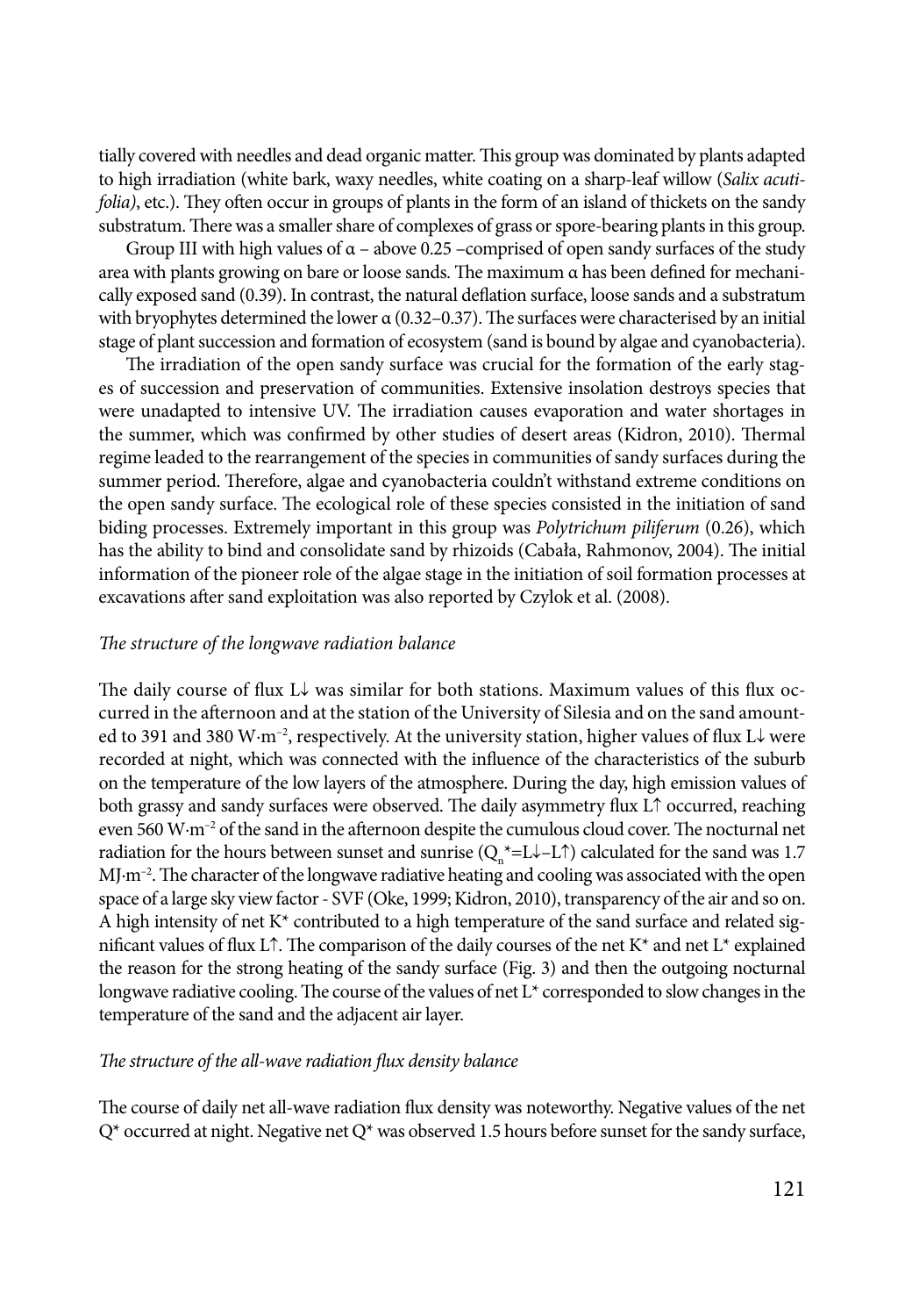and merely 1 hour for the grassy surface, and also up to 1 hour after sunrise for both studied surfaces. This indicates an intense longwave radiative heating and cooling of the open sandy surface in the afternoon, despite the fact that the daytime values of the analysed net radiation of the sand were on an average 55 W·m<sup>-2</sup> lower than the corresponding values of net  $Q^*$  of the grass (Fig. 3). The largest differences were observed in the morning – they reached 150  $W \cdot m^{-2}$  (the differences resulting from progressive cloudiness were omitted). Persistent large differences between the tested surfaces issued from the aforementioned SVF of the open area, and the features of the sandy surface devoid of vegetation (i.e. light colour, low heat capacity, low roughness, etc.) – high flux K↑, low net K<sup>\*</sup> and emission L<sup>\*</sup> (Fig. 4). This was confirmed by the results for arid areas of Alma-Ata: relatively low values of the net  $Q^*$  during the day, whilst in the afternoon and at night, there was intense emission of the heat accumulated during the day by the substratum (Paszyński et al., 1999).

The total of the daily net  $Q^*$  (for the sandy surface) was 8.1 MJ·m<sup>-2</sup>, which made up 63% of the net  $Q^*$  for the grassy surface during the time of the measurements. Such a large difference resulted from the  $\alpha$  – a high reflectivity of the open sandy surface with regard to UV and its high longwave emission. Higher values of the daily net radiation ( $\mathrm{Q}_\text{d}^*$ ) for the grassy surface pointed to the processes of photosynthesis, evaporation, heating plants and soil, evapotranspiration, etc. On the other hand, the negative net  $Q_n^*$  of the sandy surface during the night time resulted from the intense nocturnal outgoing longwave radiative cooling and lower sky emissivity (L↓) above the sandy areas of Silesian Upland.

# **Discussion**

The analysis of the structure of the radiation balance in the all-wave radiation flux density indicated differences between the grassy and sandy surfaces of Silesian Upland (Fig. 4). The largest differences were observed in flux K↑ and net K\*, smaller discrepancy occurred at night with regard to longwave radiation. Intensive irradiation (including UV) of the deflation surface impeded colonisation of the open sandy surface by algae and cyanobacteria (additional factors were high temperature, high soil heat flux, intensive evaporation of the surface). Several studies have revealed that UV-B radiation induces degradation of physiological activity and enhancement of the oxidative stress in higher plants and some cyanobacteria (Xie et al., 2009). Extreme microclimate conditions of the open sandy surface and the lack of fertile ground favoured plants with low ecological requirements. Initial plants (algae, cyanobacteria) influenced the formation and development of soil in poor sandy habitats by consolidating loose surfaces (Rahmonov, Piątek, 2007) and started spontaneous regeneration of vegetation-soil cover occurs (Rahmonov, Szymczyk, 2010). Therefore, the hanging (Rahmanov, Kim, 2007) and topographic (Kidron, 2010) effects together with conditions of smaller radiation and thermal contrasts (Rahmonov et al., 2002) were conducive to plant succession in the further stage of development.

The values of flux K↑, net K<sup>\*</sup> and  $\alpha$  characterised very well the test surfaces. These values and strong relationships between them were determinants of changes taking place on the surface (further stages of initial succession) and communities. Not only did these changes modify flux K↑ but also directly affect the value of net K<sup>\*</sup> and significantly changed the value of net Q<sup>\*</sup> (Caputa, 2007). Thermal properties of the open sandy surface depended on its emissivity, thermal conductivity and heat capacity, whereas its radiative cooling power depends, on the one hand,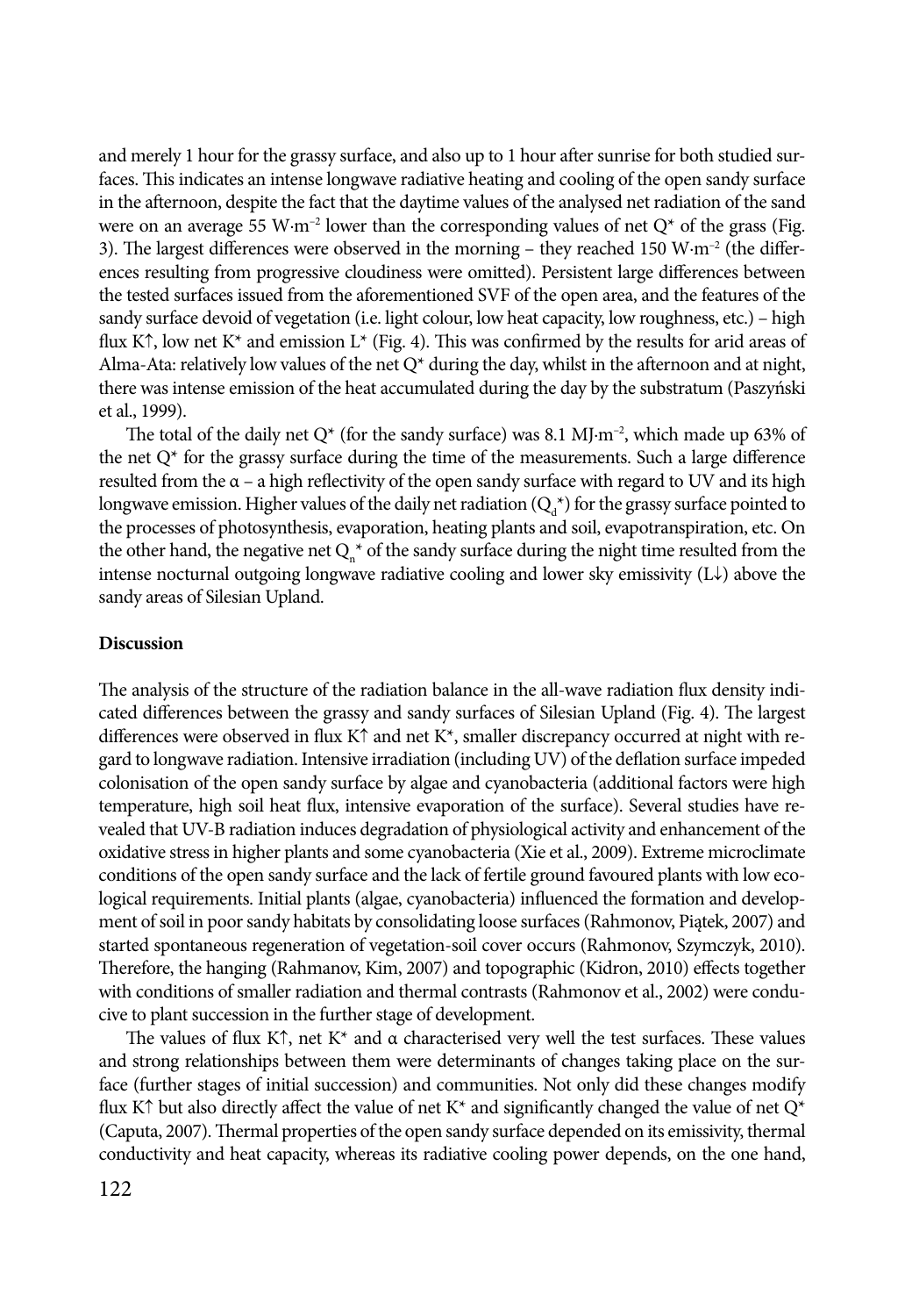on its surface properties (roughness, coating, colour) and, on the other hand, on the sky emissivity. Unlike on different types of relief, the sky emissivity on the open sandy surface was undisturbed (Caputa, Wojkowski, 2015). And as far as the radiative balance was concerned, the sky emissivity was partially or wholly replaced by the obstacle emissivity.

The considerable difference in the values of net Q\* between the grassy and sandy surfaces on a sunny day amounted to 4.7 MJ·m–2. This means that the active layer (University of Silesia) with a very well formed humus layer has the capacity to absorb and use irradiation for the purpose of various biotic and abiotic processes  $(12.8 \text{ M} \cdot \text{m}^{-2})$ . Features of the active layer of the deflation surface of little roughness, bright and dry substratum, poorly developed initial vegetation and so on manifest otherwise, absorbed a total of 63% of the daily value of net  $Q^*$  of the grassy surface (Figs 4, 8). Despite this observed relationship between test surfaces (Fig. 9), it is expressed in the regression equation  $Q^*_{\text{sand}} =$  $-20.52+0.77$ <sup>\*</sup>Q<sup>\*</sup><sub>grass</sub>. The values obtained for the grassy surface at the University of Silesia on 17 May, 2000, were assumed as 100%. Diurnal and nocturnal fluxes and net radiations  $Q_d^*$  and  $Q_n^*$ were distinguished.



Fig. 8. Percentage of the components of the radiation balance on the open sandy surface.



Fig. 9. The relation between net Q\* $_{\text{cross}}$  and Q\* $_{\text{sand}}$  on deflation surface.  $Q^*_{\text{rand}} = -20.52+0.77 \cdot Q^*_{\text{grass}}$ .

However, even slight unevenness of the terrain, such as sand dunes and phytogenic hills and associated soil, induce differences in microclimate and various settlement strategies (Rahmonov et al., 2002). The explanation for this lies in the differences in irradiation related to the aspect and angle of the slope. Irradiation, in turn, explains thermal differences, as it was indicated by some studies of other areas with diversified relief (Caputa, Wojkowski, 2015). They may also explain the differences in evaporation of the surface (Kidron, 2010). On the other hand, sands covered with vegetation have different α and net K<sup>\*</sup>. Therefore, even slight changes in the composition of species are responsible for the change in BSC colour and its thickness, and thus the α. In this way, the upper surface of BSC has a dark pigment, which protects it from radiation. The analysed sandy surface has a typical structure of the radiation balance. It is highly insolated but simultaneously strongly radiates, which brings about contrasts in radiation, thermal conditions and others. This is an area of high ecological requirements for colonisation by plants. Therefore, detailed information about radiation balance enables better understanding of ecological conditions of sandy surfaces – both natural and anthropogenic, on Silesian Upland.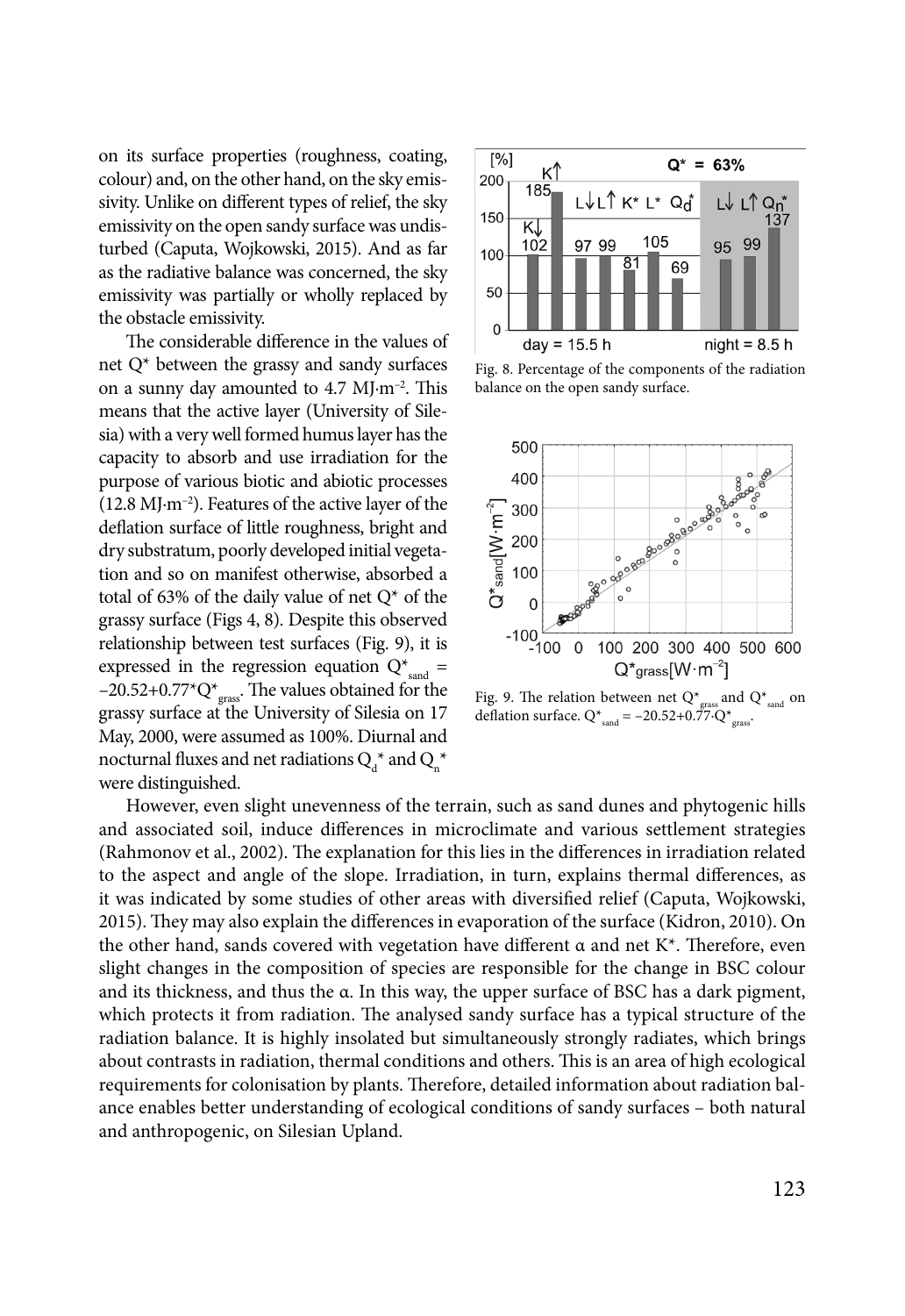# **Conclusion**

The research on the all-wave radiation balance components of the open sandy surface showed great changeability of the structure of radiation balance in comparison to the grassy surface. Assuming that the values measured on the grassy surface constitute 100%, it was found out that the values of flux K↑, net L<sup>\*</sup> and the nocturnal net radiation  $(Q_n^*)$  for the deflation surface were higher, 185%, 105% and 137% respectively. Much lower values of diurnal net  $Q^*$  and daily net  $Q^*$ were observed on the sandy surface during a sunny day, 70 and 63%, respectively. It was asserted that intensive irradiation of the deflation surface  $(26.0 \text{ M} \cdot \text{m}^{-2}\text{d}^{-1})$  created extremely difficult conditions for the initiation of ecological system as biological soil crust and was the direct cause of algae and cyanobacteria dying and their decomposition in the early summer. On the other hand, the differences in abiotic conditions will affect further development of the succession of other components of the environment.

The open sand surface was characterised by a high reflectance of shortwave radiation and the emission of longwave radiation. Therefore, the test components were different for the researched communities. High values of  $\alpha$  and a low net K<sup>\*</sup> were essential for the formation of the early stages of succession and preservation of communities. That is why the test surfaces were classified according to the value of the albedo: group I with low albedo values up to 0.15 (spore-bearing plants on a dark substratum) including the biological soil crust, group II with mean values of albedo from 0.16 to 0.24 (spore-bearing and seed plants on a dark grey substratum) and group III with high albedo values above 0.25 (plants growing on bare or loose sands).

#### **References**

Bednarek, R., Dziadowiec, Н. & Pokojska U. (2002). Pedological aspect of variability. *Ecol. Quest.*, 1, 35–41.

- Belnap, J., Büdel, B. & Lange O.L. (2003). Biological soil crust: Characteristics and distribution. In J. Belnap & O.L. Lange (Eds.), Biological soil crusts: Structure, function, and management. *Ecol. Stud.*, 150, 3–30. [DOI: 10.1007/978-3-642-](http://dx.doi.org/10.1007/978-3-642-56475-8) [56475-8.](http://dx.doi.org/10.1007/978-3-642-56475-8)
- Cabała, J. & Rahmonov O. (2004). Cyanophyta and algae as an important component of biological crust from Pustynia Błędowska Desert (Poland). *Pol. Bot. J.,* 49(1), 93–100.
- Caputa, Z. (2007). Diversity of albedo and longwave exchange and radiative efficiency coefficients on the Błędów Desert area (in Polish). *Pamiętnik Puławski,* 144, 35–44.
- Caputa, Z. & Leśniok M. (2011). Incoming shortwave solar radiation in Sosnowiec (2000–2009) (in Polish). *Prace i Studia Geograficzne*, 47, 393–400.
- Caputa, Z. & Wojkowski J. (2013). Influence of solar radiation on air and soil temperature in the Cracow Upland (in Polish). *Prądnik Prace i Materiały Muzeum im. prof. Władysława Szafera*, 23, 65–74.
- Caputa, Z. & Wojkowski J. (2015). Structure of radiation balance in diverse types of relief. *Annals of Warsaw University of Life Science, Land Reclamation*, 47(4) 343−354. [DOI: 10.1515/sggw-2015-0036.](http://dx.doi.org/10.1515/sggw-2015-0036)
- Czylok, A. & Rahmonov O. (2004). The encroachment of Scots pine *Pinus sylvestris* L. on the area of former sand exploitation in the eastern Silesian Upland. In A. Brzeg & M. Wojterska (Eds.), *Coniferous forest vegetation – differentiation, dynamics and transformations* (pp. 251−256). Poznań: Wydawnictwo Naukowe UAM.
- Czylok, A., Rahmonov, O. & Szymczyk A. (2008). Biological diversity in the area of quarries after sand exploitation in the eastern part of Silesian Upland. *Teka Komisji Ochrany Ksztaltowania* Środ*owiska Przyrodniczego, OL PAN*, 5A, 15–22.
- Fromm, A., Jakob, S. & Tischew S. (2002). Sandy grassland in former mining areas. *Nat. Schutz Landschplan.*, 34, 45–51.
- Gómez-Heras, M., Smith, B.J. & Fort R. (2006). Surface temperature differences between minerals in crystalline rocks: Implications for granular disaggregation of granites through thermal fatigue. *Geomorphology*, 78, 236–249. [DOI:](http://dx.doi.org/10.1515/sggw-2015-0036)  [10.1515/sggw-2015-0036.](http://dx.doi.org/10.1515/sggw-2015-0036)

Hollósy, F. (2002). Effects of ultraviolet radiation on plant cells. *Micron*, 33, 179-197. DOI: 10.1016/S0968-4328(01)00011-7. Hui, R., Li, X., Chen, C., Zhao, X., Jia, R., Liu, L. & Wei Y. (2013). Responses of photosynthetic properties and chloroplast